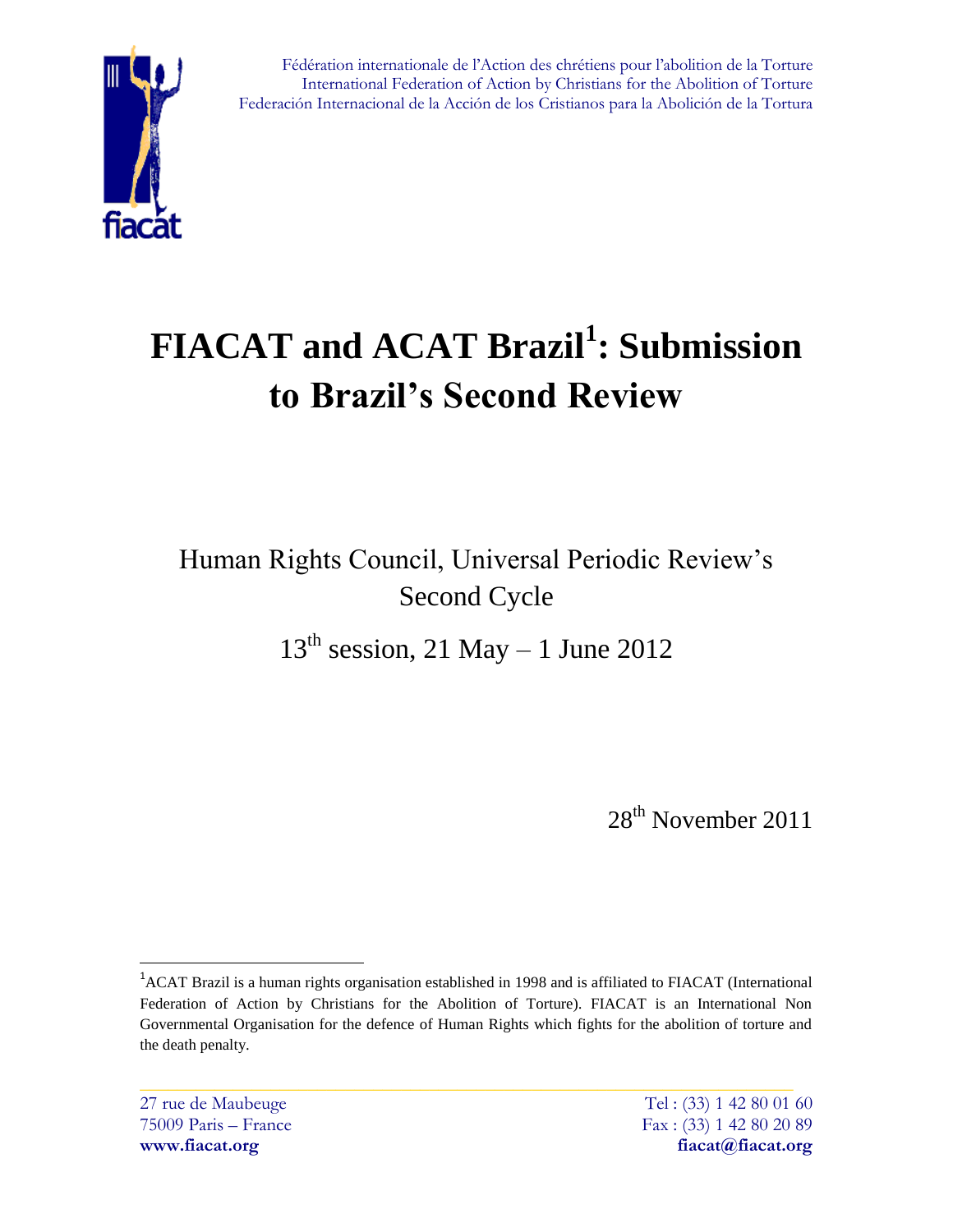## **1. Follow up to the 2008 review**

#### **Implementation of the recommendation from Belgium to: "Intensify efforts for the security of human rights defenders and reinforce cooperation with all stakeholders, in particular, the states and the military police."**

The program to protect Human Rights Defenders is still not working in all States. This year several human rights defenders were executed. The Federal Government agreed they are not able to ensure the safety of all Indian leaders, maroon, landless and environmentalists who risk their lives in the country. The Pastoral Land Commission (CPT) gave the government a list of 207 people who had been threatened between 2000 and 2011, 42 of whom had been killed. Without protection, many of the remaining 165 abandoned their homes. After the murder of four environmental activists in the Amazon, the Brazilian government has not implemented tools and conditions to ensure the safety of all leaders who are at risk of being murdered in the field.<sup>2</sup>

During 2011, there were several defenders killed. Among them: the farmer Marcos Gomes da Silva, 33, in Eldorado do Carajás (PA); the community leader João Chupel Primo em Miritutuba, city of Itaituba, PA; Sebastião Bezerra da Silva, coordinator of the Center for Rights Human Cristalândia (TO) and secretary of the Midwest Regional of the National Movement for Human Rights (MNDH) in Gurupi in the State of Tocantins.<sup>3</sup>

**Implementation of the recommendation from Germany to: "Take action to improve prison conditions and implement recommendations made by the Committee against Torture and by the Human Rights Committee." Similarly, the one from Uruguay to: "Make greater efforts regarding prisons systems in a number of states of the federation in order to be transformed into rehabilitation centers."**

Currently, Brazil has the fourth largest prison population in the world, with almost half a million inmates<sup>4</sup>. The lack of jobs and decent conditions in prisons contribute to human rights violations, among them torture, ill-treatments, abuses, lack of health care for the male and female prisoners and lack of legal counsel.

 $\overline{a}$ 

<sup>&</sup>lt;sup>2</sup> Source: O Globo/ Primeira Página: Governo não protegerá nem 30 de 165 ameaçados de morte. Ministra dos Direitos Humanos diz que segurança para todos é "ilusão".

Evandro Éboli. BRASÍLIA. http://www.itamaraty.gov.br/sala-de-imprensa/selecao-diaria-denoticias/midias-nacionais/brasil/o-globo/2011/06/01/governo-nao-protegera-nem-30-de-165-ameacados-de <sup>3</sup>Source[:http://www.jornalpequeno.com.br/2011/9/29/mais-um-lavrador-e-assassinado-em-assentamento](http://www.jornalpequeno.com.br/2011/9/29/mais-um-lavrador-e-assassinado-em-assentamento-de-santa-luzia-171749.htm)[de-santa-luzia-171749.htm;](http://www.jornalpequeno.com.br/2011/9/29/mais-um-lavrador-e-assassinado-em-assentamento-de-santa-luzia-171749.htm)

[http://www.direitoshumanos.etc.br/index.php?option=com\\_content&view=article&id=10563:defensor-de](http://www.direitoshumanos.etc.br/index.php?option=com_content&view=article&id=10563:defensor-de-direitos-humanos-sebastiao-bezerra-da-silva-foi-assassinado-em-tocantins&catid=30:movimentos&Itemid=172)[direitos-humanos-sebastiao-bezerra-da-silva-foi-assassinado-em-](http://www.direitoshumanos.etc.br/index.php?option=com_content&view=article&id=10563:defensor-de-direitos-humanos-sebastiao-bezerra-da-silva-foi-assassinado-em-tocantins&catid=30:movimentos&Itemid=172)

[tocantins&catid=30:movimentos&Itemid=172](http://www.direitoshumanos.etc.br/index.php?option=com_content&view=article&id=10563:defensor-de-direitos-humanos-sebastiao-bezerra-da-silva-foi-assassinado-em-tocantins&catid=30:movimentos&Itemid=172)

<sup>4</sup> InfoPen. Estatística. Brasília, 2000-2010. Disponível em:

[http://portal.mj.gov.br/data/Pages/MJD574E9CEITEMIDC37B2AE94C6840068B1624D28407509CPTBR](http://portal.mj.gov.br/data/Pages/MJD574E9CEITEMIDC37B2AE94C6840068B1624D28407509CPTBRNN.htm) [NN.htm.](http://portal.mj.gov.br/data/Pages/MJD574E9CEITEMIDC37B2AE94C6840068B1624D28407509CPTBRNN.htm) último acesso em 26/09/2011.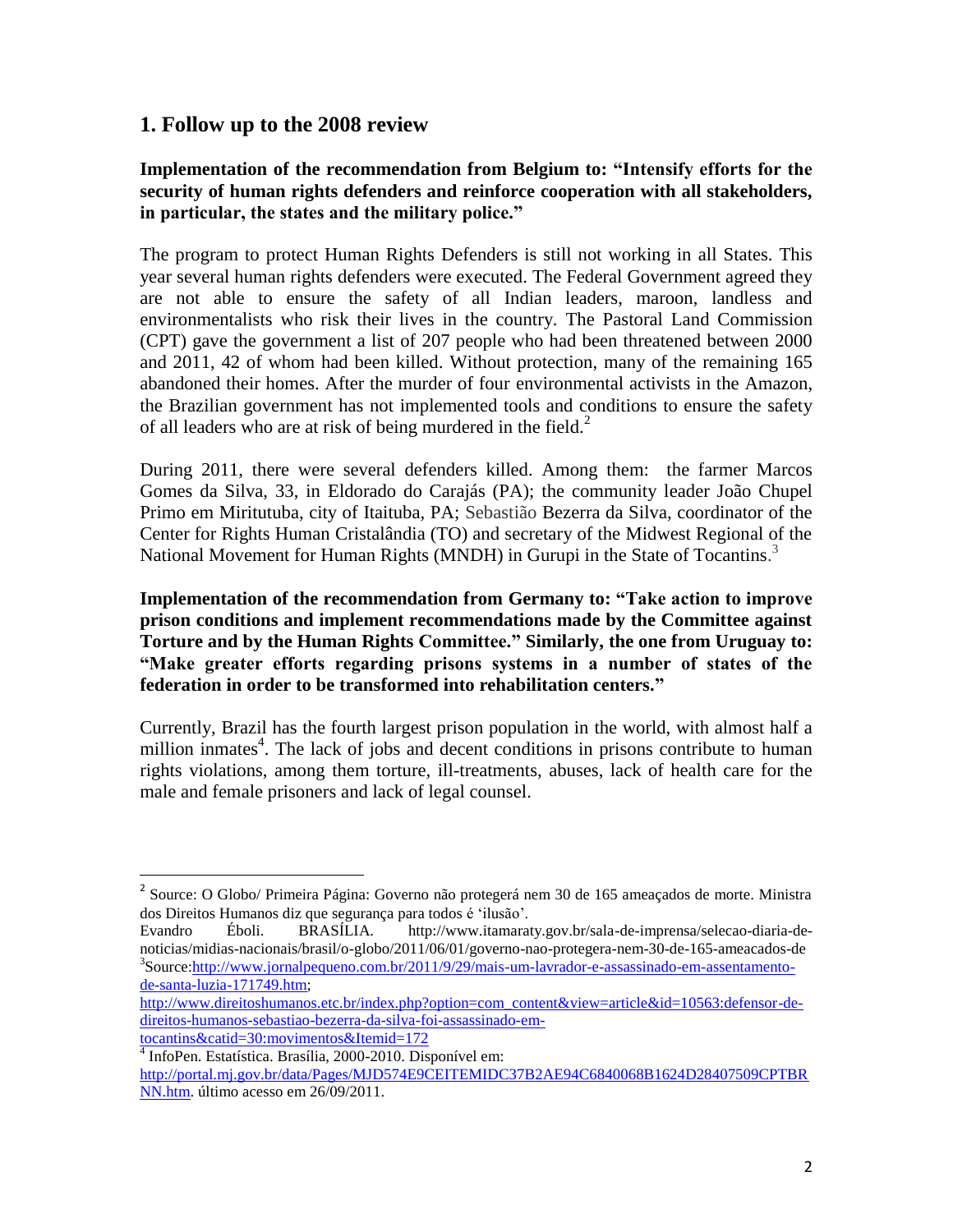The practice of torture and ill-treatment in prisons is still routinely used in these establishments. According to the Prison Ministry Report on Torture  $(2010)^5$  there are several violations, especially the practice of torture against prisoners. ACAT-Brazil continues to receive allegations of torture committed by police and prison officers. Torture, as a form of corporal punishment, is still practiced in order to get confessions.

Despite some efforts by the Federal Government in advancing public policies to prevent and combat torture, they have not yet been implemented. Brazil has yet to establish a Preventive Mechanism, leaving its commitment to the UN Optional Protocol to the Convention against Torture (OPCAT) unfulfilled. Since October 2011, the National Congress has considered Bill No. 2.442/2011, which aims to establish the National System for Prevention and Fight against Torture, as well as a Committee to create a Mechanism for the Prevention and Fight against Torture. However, the project is not in accordance with the stipulations of the Protocol due to a change in the selection method of members of the Committee and of the mechanism. According to the current text, the Committee members shall be appointed by the President (Art. 7) and the mechanism members will be chosen by the Committee and appointed by the President (Art. 8, § 1). This form of selection of members directly compromises the autonomy and independence of the two bodies.

Some Federal States, such as Rio de Janeiro, Alagoas and Paraiba, have created their own State mechanisms in line with the Protocol, but none is yet effective.

Torture against women is also common practice. On November 18, 2011, the press reported cases in São Paulo, already denounced by Human Rights Groups, which revealed that female prisoners in State hospitals are kept shackled during childbirth. Public defender Patrick Cacicedo pointed more than 60 cases of similar humiliation, of which only eight were heard in a formal investigation process. There are cases of women who had their feet shackled immediately after surgery and had to walk with their child in their arms, putting the newborn at risk. The inadequacy of the female prison facilities exposes these women to a series of human rights violations. There is a need in Brazil for a penitentiary model specifically adapted to the needs of women (maternity, childbirth, etc).

There is torture and ill-treatment against people in psychiatric hospitals. In July 2011, four patients died of cold in the Sorocaba, São Paulo hospitals of Valley of Hydrangeas and Vera Cruz. The environment eases the practice of torture and various other human rights violations, such as deprivation of liberty, no right to family life or community.<sup>6</sup> In October 2011, there were many allegations of assault against a boy admitted in the psychiatric hospital in Sorocaba. Arriving for a routine visit, the boy"s family saw clear signs of abuse on his face, and arms, as well as a wound on his mouth. According to the family, he was bleeding from the mouth, his whole face was purple, and he was unable to eat.

 $\overline{a}$  $<sup>5</sup>$  Acess report through the website: http://www.carceraria.org.br</sup>

<sup>&</sup>lt;sup>6</sup> Source[: http://osm.org.br/osm/sobre-as-denuncias-de-mortes-por-frio-em-hospitais-psiquiatricos-de](http://osm.org.br/osm/sobre-as-denuncias-de-mortes-por-frio-em-hospitais-psiquiatricos-de-sorocaba-sp/)[sorocaba-sp/.](http://osm.org.br/osm/sobre-as-denuncias-de-mortes-por-frio-em-hospitais-psiquiatricos-de-sorocaba-sp/) Ver Relatório: http://flamasorocaba.wordpress.com/dossie-dos-manicomios/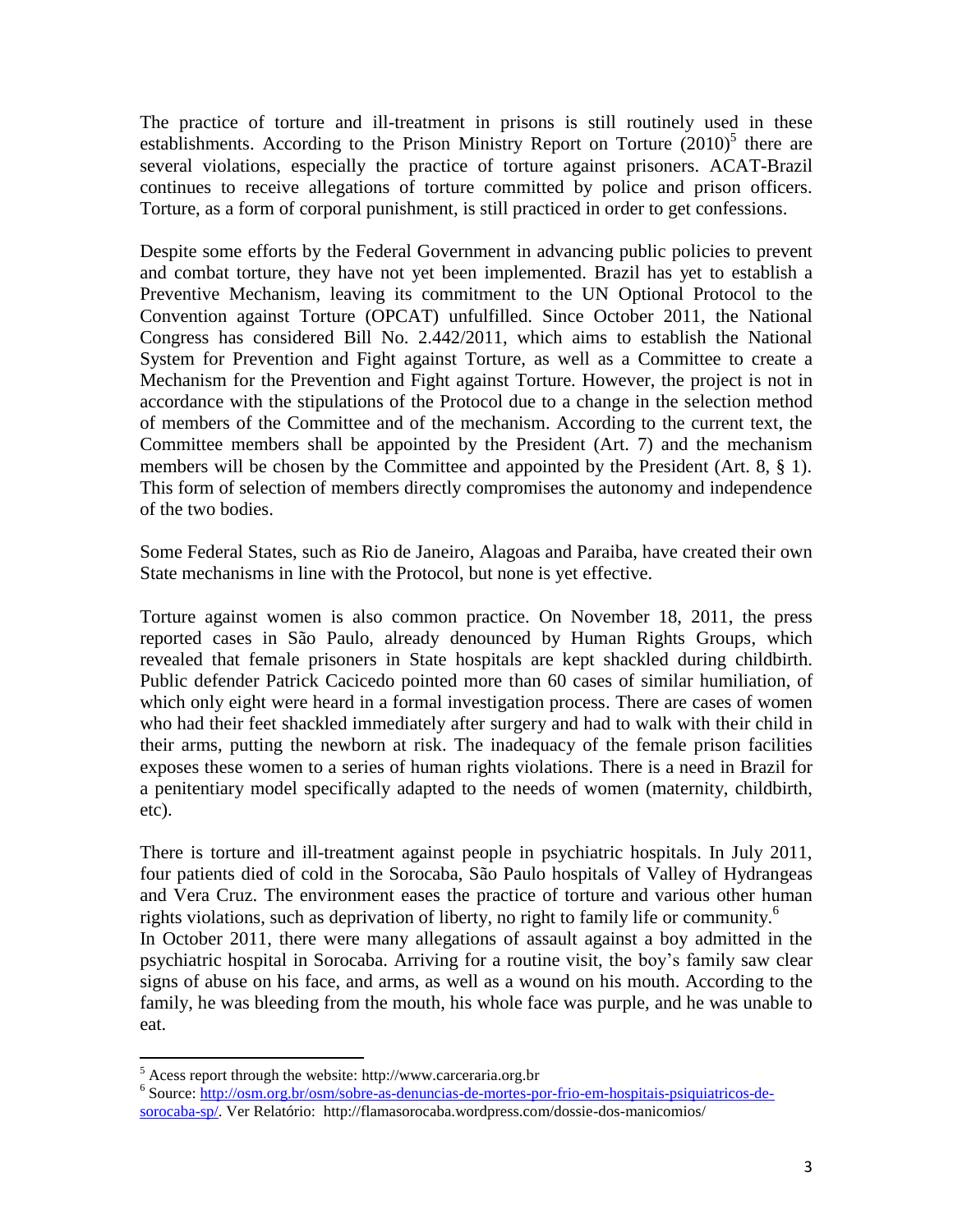ACAT-Brazil and the  $\text{COMPEPE}^7$  also identified cases of torture in the Judicial Asylum of *Franco da Rocha*.

ACAT-Brazil also identified several cases of torture, abuse and subjection to inhumane treatment of adolescents in units for young offenders. According to inspection reports, there are many violations: lack of health care, family visits, education, etc.

**Implementation of the recommendation from the United Kingdom: "While continuing its positive initiatives, invest more seriously in evaluating the outcomes of planned activities in many of these areas: prisons conditions, criminal justice system, juvenile justice system, violence and extrajudicial killings committed by state military police, torture, protection of human rights defenders, violence against women, indigenous communities, rural violence and land conflict, child and slave labor, impunity for those involved with human trafficking and corruption."**

There is a lack of information and data regarding the judiciary and the prison system. There are no data indicating the profile of Brazilian prisoners in relation to income, family structure, religion and length of provisional detention.<sup>8</sup>

There are a number of problems in securing the right of defense in Brazil. There are insufficient Public Defenders to serve the entire prison population. The first contact between the Public Defender and the inmate can take three to six months<sup>9</sup>

#### **Implementation of the recommendation from Ghana to: "Continue its commitment to resolving the issue of abuse of power and excessive use of force."**

The Brazilian military and civil police continue executing people. They claim the deaths resulted from what they call "resistance followed by death", situations in which police say they had to shoot because the suspect was resistant, exchanged gunfire with the police or refused to accompany police to the station. Figures show that executions occur frequently even if they are not properly authorized.<sup>10</sup>

Summary or extrajudicial executions continue to be performed by military police in the course of their work, at the behest of state officials, as well as by military police, civilian police, civil guards and prison guards.

Police officers form death squads to execute the "marked for death" - ex-prisoners, drug addicts and all deemed "harmful to society". "The killers of the 18th", a group of about 20 police officers from the 18th Military Police Battalion working in northern Baghdad,

 $\overline{a}$ 

 $7$  Council for the Defense of Human Personnel of the State of São Paulo.

<sup>8</sup> BRASIL, Congresso Nacional. Câmara dos Deputados. Comissão Parlamentar de Inquérito do Sistema

Carcerário. Brasília: Câmara dos Deputados, Edições Câmara, 2009.(série ação parlamentar, n. 384). P.74.

<sup>9</sup> Fonte: Relatório de Pesquisa *Prisão Provisória e Lei de Drogas: identificando os obstáculos e oportunidade para Mario eficácia.* Site: www.nevusp.org.

 $10$  Ver dados no site do Núcleo de Estudos da Violência da USP:

http://www.nevusp.org/portugues/index.php?option=com\_content&task=view&id=2477&Itemid=1